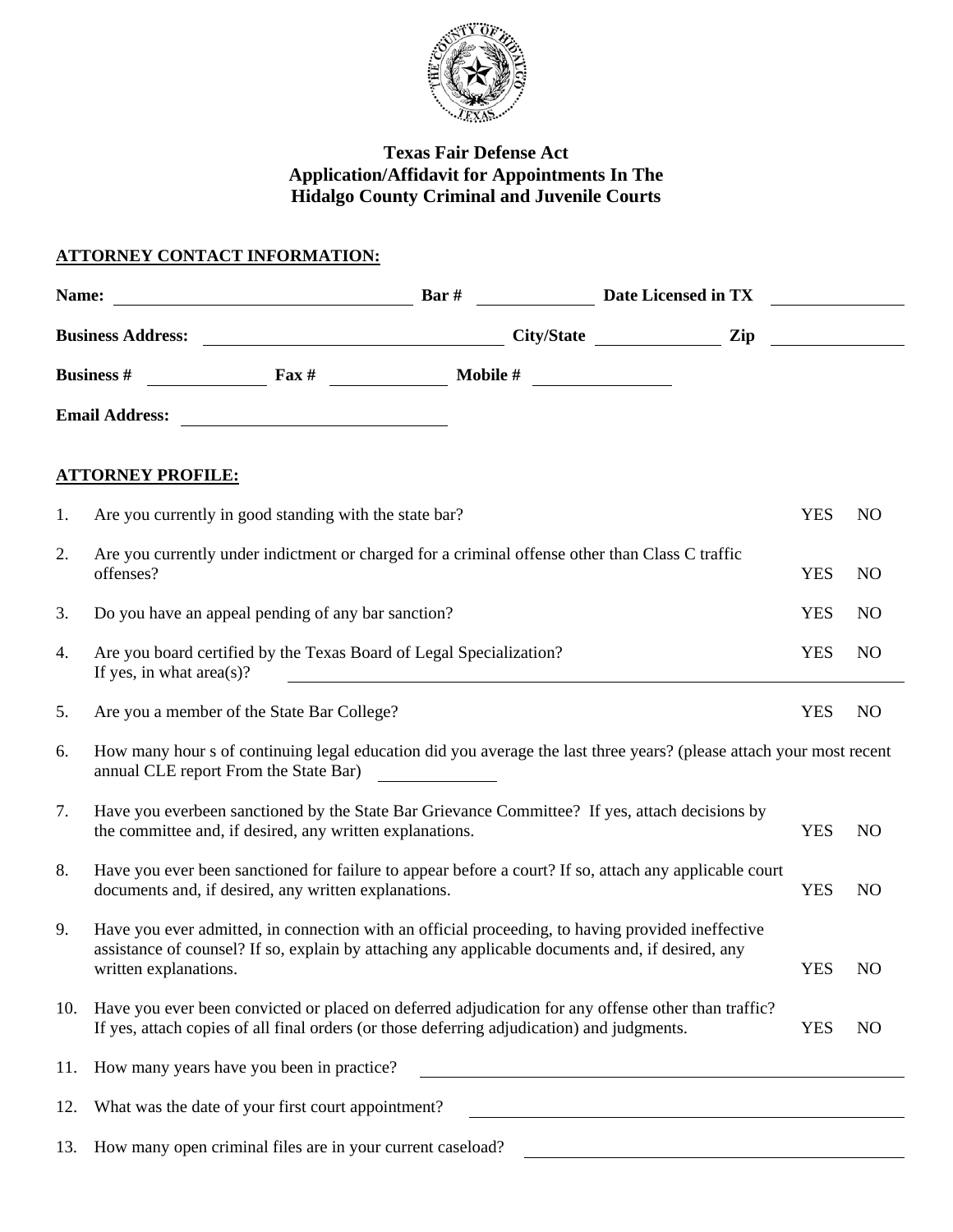|     | 14. Before which judge(s) have you routinely appeared?<br><u> 1989 - Johann Harry Harry Harry Harry Harry Harry Harry Harry Harry Harry Harry Harry Harry Harry Harry Harry</u>               |            |                 |  |  |  |
|-----|-----------------------------------------------------------------------------------------------------------------------------------------------------------------------------------------------|------------|-----------------|--|--|--|
|     | <u> 1989 - Andrea Barbara, Amerikaansk politiker (d. 1989)</u>                                                                                                                                |            |                 |  |  |  |
| 15. | Have you ever served as a criminal prosecutor?<br>If "yes" where, when, and for how long<br><u> 1980 - John Barnett, fransk politiker (d. 1980)</u>                                           | <b>YES</b> | NO <sub>1</sub> |  |  |  |
| 16. | What percentage of your practice is in criminal law?<br><u> 1980 - Johann Stoff, deutscher Stoffen und der Stoffen und der Stoffen und der Stoffen und der Stoffen und de</u>                 |            |                 |  |  |  |
| 17. | How many criminal cases have you tried to conclusion before a jury? (Include hung juries, but exclude agreed<br>competency hearings.)                                                         |            |                 |  |  |  |
|     | List case numbers of said jury trials. (Attach copies of judgments of said jury trials)                                                                                                       |            |                 |  |  |  |
|     |                                                                                                                                                                                               |            |                 |  |  |  |
| 18. | Have you tried a capital murder case where the State was seeking the death penalty?<br>If "yes" when and where<br><u> 1989 - Johann John Stone, marking fan de Amerikaanske kommunister (</u> | <b>YES</b> | N <sub>O</sub>  |  |  |  |
| 19. | Of these trials, how many were in the last 5 years?<br><u> 1980 - Johann Barn, marwolaethau a bhann an t-Amhainn an t-Amhainn an t-Amhainn an t-Amhainn an t-Amhainn an</u>                   |            |                 |  |  |  |
| 20. | <u> 1989 - Johann Barn, mars eta bainar eta baina eta baina eta baina eta baina eta baina eta baina eta baina e</u><br>Of the trials in Question 17 how many were felony cases?               |            |                 |  |  |  |
| 21. |                                                                                                                                                                                               |            |                 |  |  |  |
| 22. | Of these felony trials, in how many were you Second chair?                                                                                                                                    |            |                 |  |  |  |
| 23. | Of the trials in Question 17, how many were misdemeanors?                                                                                                                                     |            |                 |  |  |  |
| 24. | Of these misdemeanor trials, in how many were you First chair?<br><u> 1980 - Johann Barn, fransk politik (d. 1980)</u>                                                                        |            |                 |  |  |  |
| 25. | Of these misdemeanor trials, in how many were you Second chair?                                                                                                                               |            |                 |  |  |  |
| 26. | Indicate the approximate percentage of your trial experience that has involved:                                                                                                               |            |                 |  |  |  |
|     | Sex<br>Assault<br>Property<br>Offenses<br>Offenses<br>Crimes<br>Assault<br>Juvenile<br>Drug<br><b>Offenses</b><br>Offenses<br>Offenses                                                        |            |                 |  |  |  |
| 27. | What percentage of your practice consists of criminal appointments?                                                                                                                           |            |                 |  |  |  |
| 28. | Approximately how many appeals have you pursued in which you authored the brief (excluding subcontracted<br>briefs)? (Applicable appellate applicants only)                                   |            |                 |  |  |  |
| 29. | Do you have any training or experience with mental health cases?                                                                                                                              |            | N <sub>O</sub>  |  |  |  |
| 30. | Are you fluent in any foreign languages?<br>If yes, please list what languages                                                                                                                | <b>YES</b> | N <sub>O</sub>  |  |  |  |
|     |                                                                                                                                                                                               |            |                 |  |  |  |

List and describe other activities related to criminal law:

31. Speaking: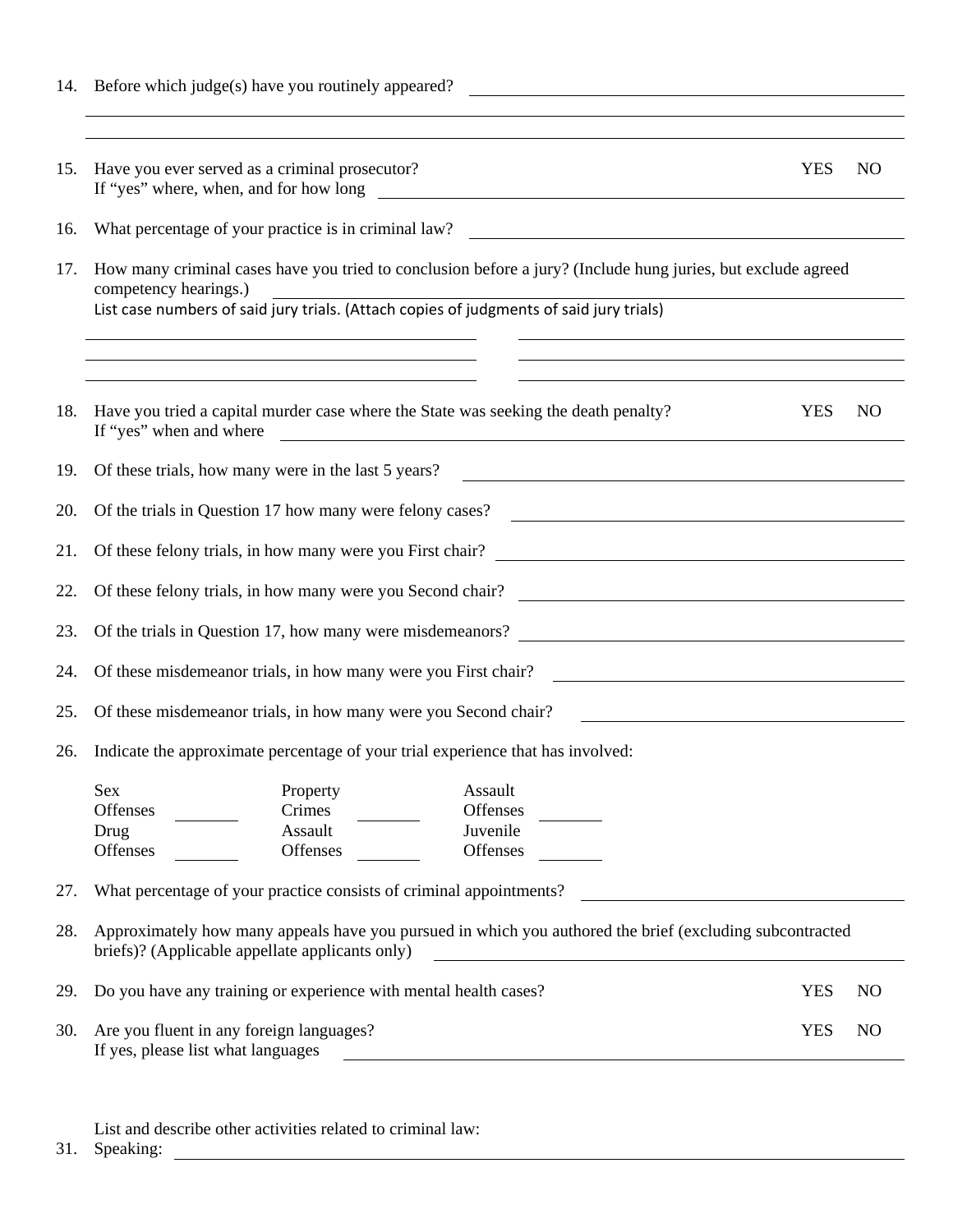- 33. Legal Publications:
- 34. Please describe anything that you wish to include for consideration that you feel makes you uniquely qualified to accept appointments in criminal cases (e.g. participation in criminal law mentoring or peer review programs)
- 35. List any professional organizations or associations to which you belong:

#### **Please check boxes next to all case types you would like to be considered for:**

**\*\*Note: Please refer to Hidalgo County Local Rules To Implement The Texas Fair Defense Act for requirements on each of the appointment lists below.** 

| <b>Capital Cases</b>         | <b>State Jail Felonies</b>  | Juvenile       |
|------------------------------|-----------------------------|----------------|
| 1 <sup>st</sup> Deg Felonies | <b>Sexual Assault Cases</b> | <b>Appeals</b> |
| $2nd$ And $3rd$ Deg Felonies | <b>Misdemeanors</b>         |                |

**NOTE: If you are applying for appellate appointments, attach a copy of a criminal brief authored by you filed within the last five years.** 

 **NOTE: Attorneys appointed to represent defendants shall submit their vouchers no later than 45 days from the date of disposition on misdemeanor cases and no later than 90 days on felony cases.** 

\_\_\_\_\_\_\_\_\_\_\_\_\_\_\_\_\_\_\_\_\_\_\_\_\_\_\_\_\_\_\_\_\_\_\_\_\_\_\_\_\_\_\_\_

 $\overline{\phantom{a}}$  , which is a set of the set of the set of the set of the set of the set of the set of the set of the set of the set of the set of the set of the set of the set of the set of the set of the set of the set of th

Applicant's Signature

SWORN TO and SUBSCRIBED before me on \_\_\_\_ day of \_\_\_\_\_\_\_\_\_\_\_\_\_, 20\_\_\_\_\_.

My commission expires:

Notary Public in and for The State of Texas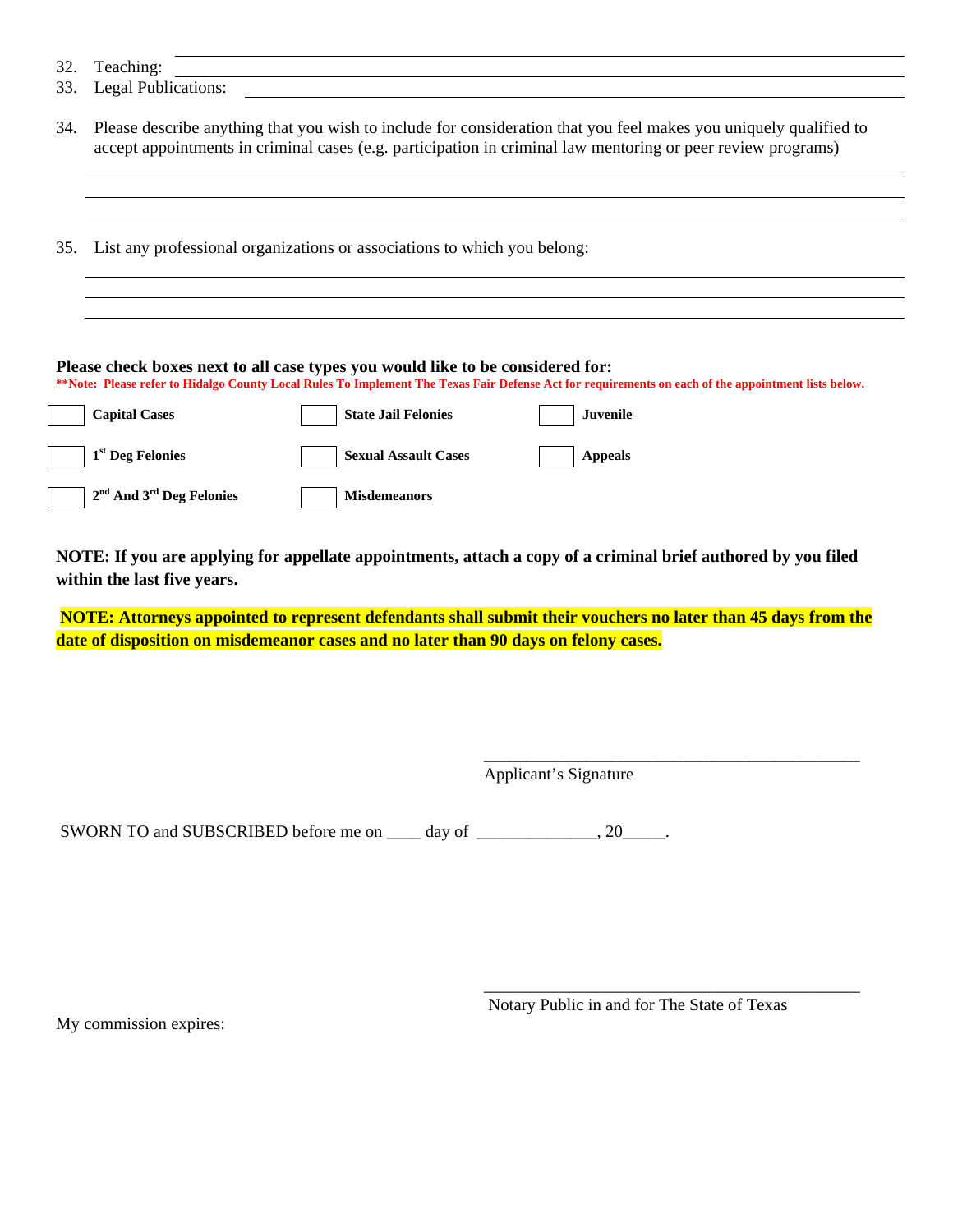#### **Please attach any other information that would qualify you for appointments in specialized areas**

#### Required Attachments

Your application will not be complete until you submit the following items to the Hidalgo County Indigent Defense Board:

- 1. A signed and notarized affidavit.
- 2. A recent photograph of yourself, no larger than 3" x 5" inches. If you do not have an appropriate photograph, please call the Indigent Defense Program Manager Isidro Sepulveda, Jr. at (956) 318-2367.
- 3. Your most recent annual CLE report from the State Bar.
- 4. If you have ever been sanctioned by the State Bar Grievance Committee, attach the decision(s) by the committee and, if desired, a written explanation.
- 5. If you have ever been sanctioned for failure to appear before a court, attach any applicable court documents and, if desired, a written explanation.
- 6. If you have ever admitted, in connection with an official proceeding, to having provided ineffective assistance of counsel, attach any applicable documents and, if desired, a written explanation.
- 7. If you have ever been convicted or placed on deferred adjudication for any office other than traffic, attach copies of all final orders (or those deferring adjudication) and judgments.
- 8. If you are applying for appellate appointments, attach a copy of a brief you have authored and which was filed within the past five  $(5)$  years.
- 9. If you are applying to be on any felony wheel, attach a copy of the jury trail judgments that are required for each felony wheel qualification.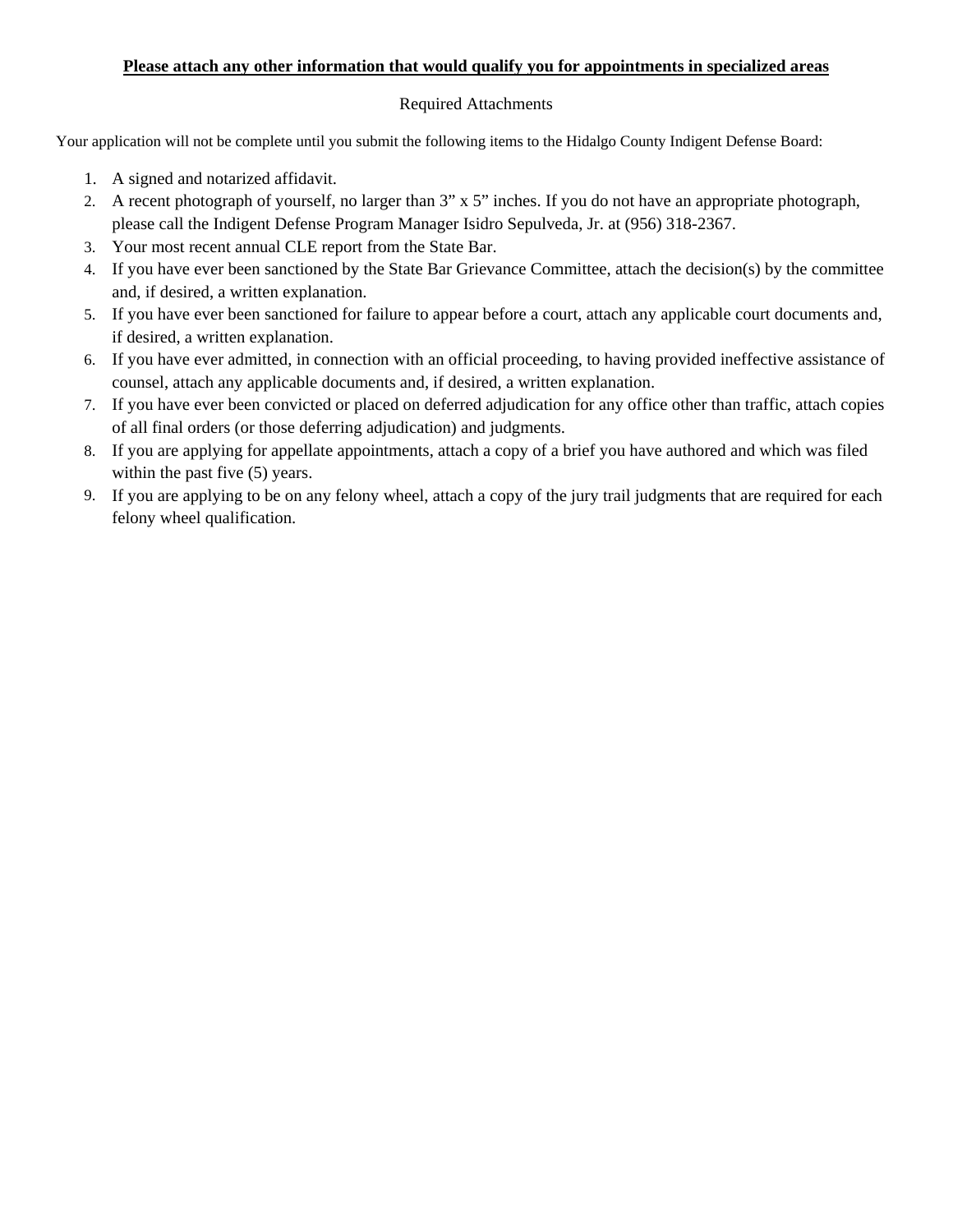# **Appointment List Requirements**

#### **Misdemeanor Requirements**

- **1.** Currently Licensed and in good standing with the State Bar of Texas;
- **2.** Exhibited proficiency and commitment to providing quality representation to criminal defendants;
- **3.** Exhibited professionalism and reliability when providing representation to criminal defendants;
- **4.** Averaged 10 hours a year of continuing legal education courses relating to criminal law as recognized by the State Bar of Texas;

#### **Juvenile Requirements**

- 1. Currently Licensed and in good standing with the State Bar of Texas;
- 2. Exhibited proficiency and commitment to providing quality representation to juvenile offenders;
- 3. Averaged 10 hours a year of continuing legal education courses relating to juvenile law and or criminal law as recognized by the State Bar of Texas;

#### **State Jail Felony Requirements**

- 1. Same as 1-4 on Misdemeanor Qualification.
- 2. Have practiced in the area of criminal law for at least one (1) year; and
- 3. Have tried to verdict at least three (3) criminal jury trials as lead counsel or second chair;

### **Third Degree/Second Degree Felony Requirements**

- 1. Same as 1-4 on Misdemeanor Qualification.
- 2. Have practiced in the area of criminal law for at least two (2) years; and
- 3. Have tried to verdict at least two (2) felony jury trials as lead counsel or second chair;

#### **Sexual Assault Requirements**

- 1. Same as 1-4 on Misdemeanor Qualification.
- 2. Have practiced in the area of criminal law for at least two (2) years; and
- 3. Have tried to verdict at least two (2) felony jury trials as lead counsel or second chair;

## **First Degree Felony Requirements**

- 1. Same as 1-3 on Misdemeanor Qualification.
- 2. Averaged 12 hours a year of continuing legal education courses relating to criminal law as recognized by the State Bar of Texas;
- 3. Have practiced in the area of criminal law for at least four (4) years; and
- 4. Have tried to verdict at least four (4) felony jury trials as lead counsel or second chair, of which at least two(2) must be as first chair

## **Capital Felony Requirement**

- 1. Have met the qualification for placement on the First Degree.
- 2. Have tried to verdict at least ten (10) criminal jury trials as lead counsel, including at least eight (8) felony trials of which at least six (6) trials were first or second degree felonies or capital felonies of which at least two (2) were homicide cases; and
- 3. For appointment in capital felony cases where the death penalty is sought the attorney must, in addition, meet the qualifications set forth below in Rule 5 of the Hidalgo County Indigent Defense Program Local Rules